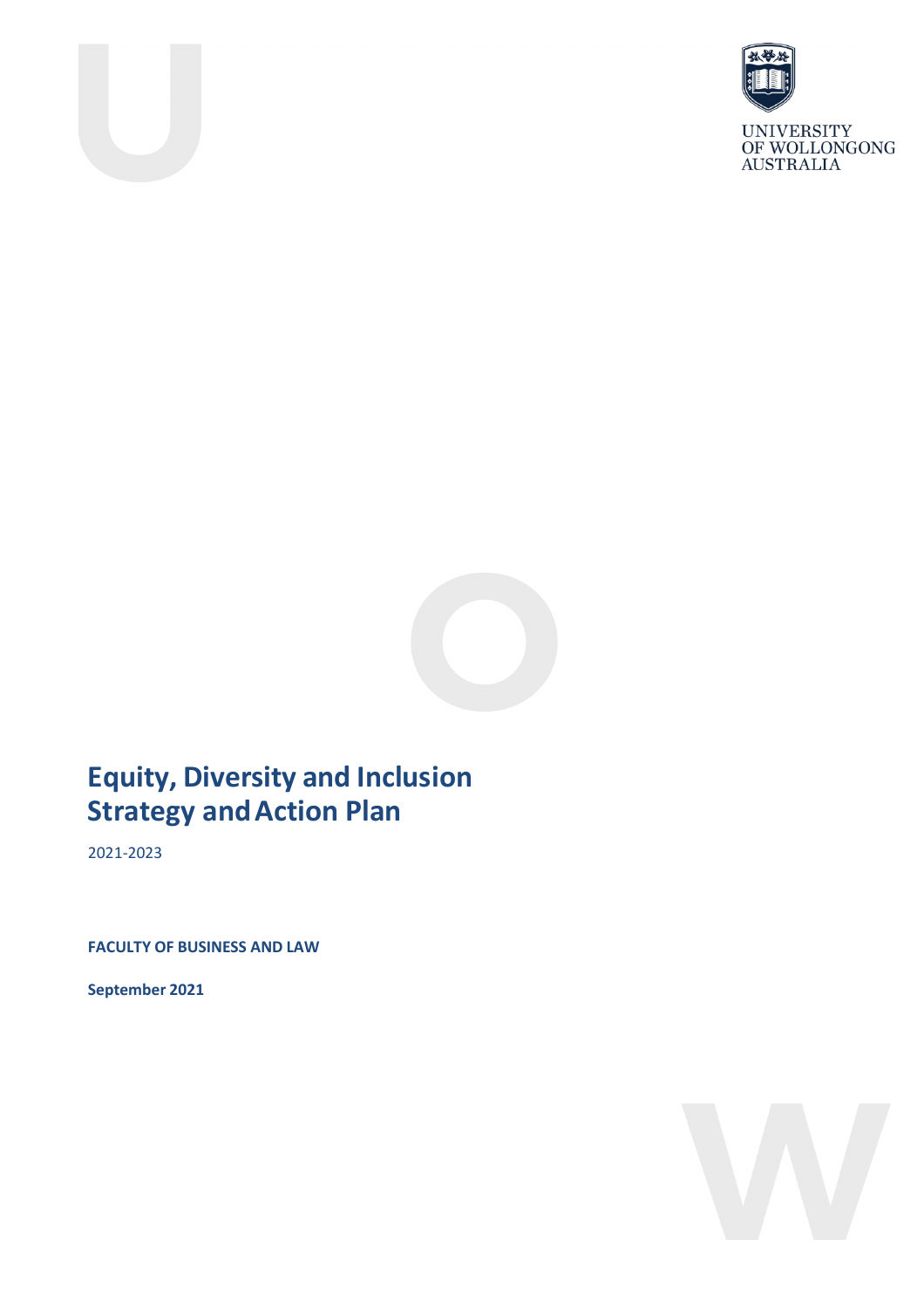## **Table of Contents**

| FOCUS AREA 3: INCLUSION OF PERSONS WITH ALTERED ABILITIES11 |  |
|-------------------------------------------------------------|--|
|                                                             |  |
|                                                             |  |
|                                                             |  |

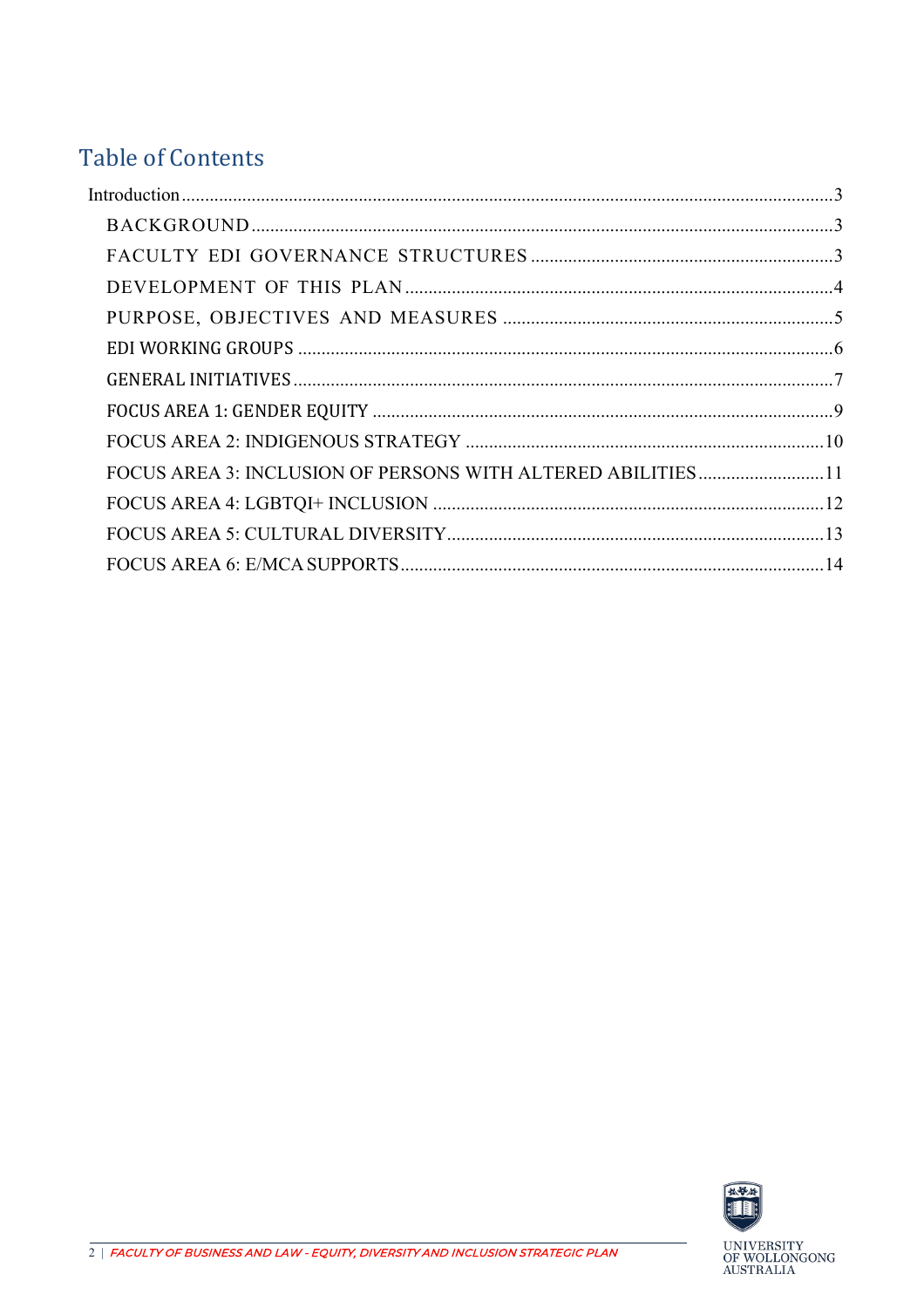# <span id="page-2-0"></span>Introduction

#### <span id="page-2-1"></span>**BACKGROUND**

UOW recognises that it can only achieve its strategic objectives by attracting and retaining a diverse blend of talent. Our staff and students reflect the diversity of our communities. We recognise and celebrate each aspect of diversity individually and recognise their intersectionality. We aim to have an organisational culture where people can be their authentic selves and have policies and practices in place that ensure fair and equitable campuses. We welcome anyone regardless of age, race, colour, ability, gender identity, sexual orientation, gender expression, marital or relationship status, or economic background. UOW has policies and practices in place to ensure that we provide a fair workplace and campuses free from unlawful discrimination and harassment. We aim to empower all staff to achieve their full potential and remove actual or perceived barriers to participation through our inclusive values.

In 2020, UOW appointed Associate Deans (Equity, Diversity and Inclusion, EDI) in all faculties as part of this commitment. The Associate Deans are responsible for driving equity and diversity outcomes and related culture and staff development in their respective faculties. They aim to foster a culture of inclusion, ensure continuous improvement and collegiality, and champion equity initiatives across all aspects of the workplace.

#### <span id="page-2-2"></span>**FACULTY EDI GOVERNANCE STRUCTURES**

In January 2021, Terms of Reference were developed for a Faculty EDI Committee and approved by the Faculty Executive Committee. The purpose of the Faculty EDI Committee is to provide recommendations and advice to the Executive Dean and the Faculty Executive Committee relating to issues of equity, diversityand inclusion across the Faculty.

In February 2021, a call for expressions of interest to join the Faculty EDI Committee was sent to all staff in the Faculty of Business and Law (BAL). Pleasingly, 14 expressions of interest were received, demonstrating the importance BAL staff place on matters of Equity, Diversity and Inclusion. The committee membership was determined in consultation with the Heads of School and to have as diverse a representation from staff members and students as possible. Members were appointed in March 2021 for a two-year term.

The BAL Faculty EDI Committee currently comprises the following members:

- Shamika Almeida (Associate Dean Equity, Diversity and Inclusion, Chair)
- Rabindra Nepal (School of Business, formerly SAEF representative)
- Alfredo Paloyo (School of Business, formerly SMM representative)
- Sheikh Solaiman (School of Law representative)
- Anna Farmery (ANCORS representative)
- Nicole Reilly (AHSRI representative)
- Sue Mathews (Professional staff representative)
- Ruby Blacka (Undergraduate student representative)
- Geraldine Hardie (Postgraduate student representative)
- Nadia Zainuddin (Additional member)
- Rob Gordon (Additional member)
- Bec Lachlan (Additional member)



AUSTRALIA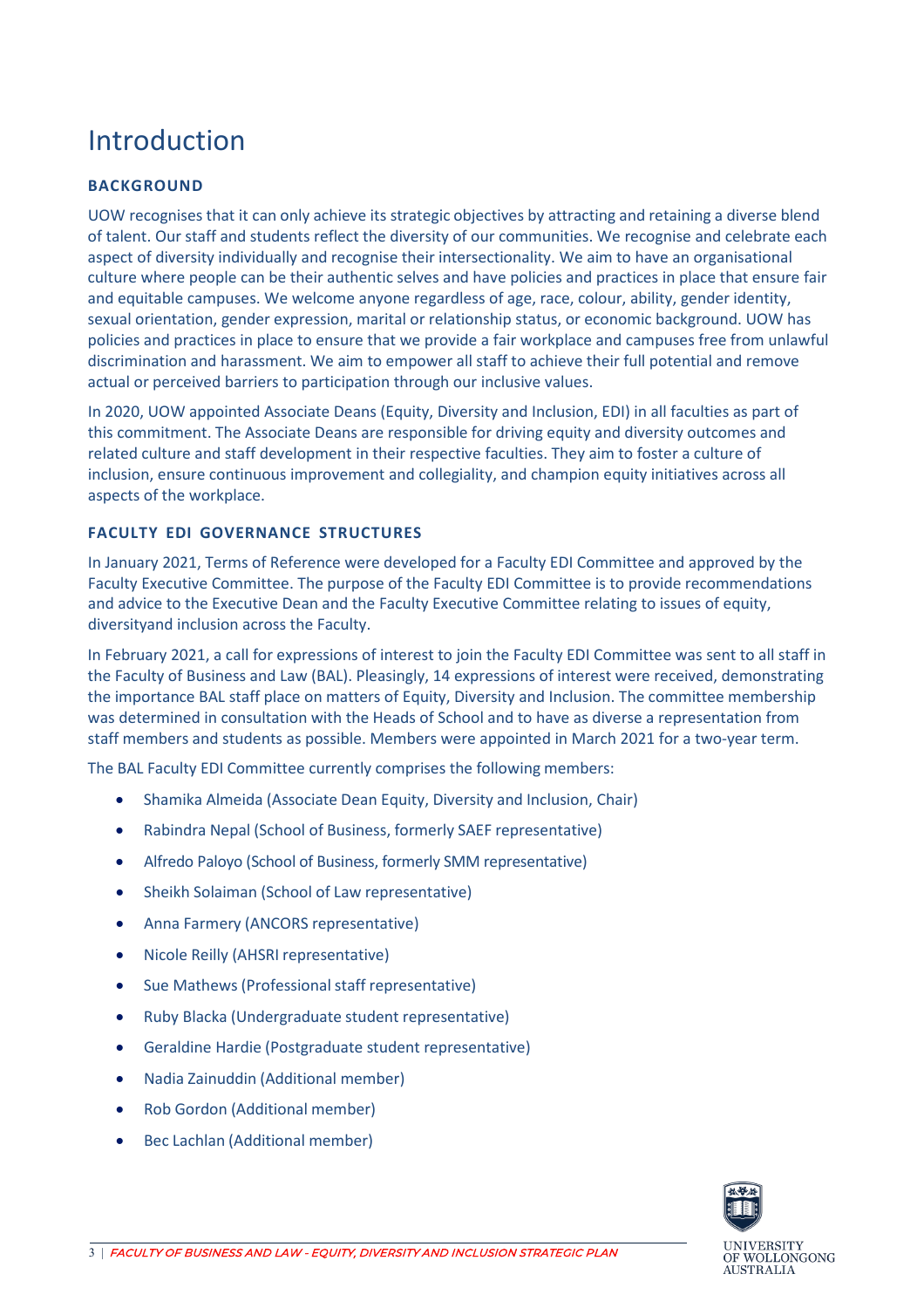#### <span id="page-3-0"></span>**DEVELOPMENT OF THIS PLAN**

To date, the Faculty EDI Committee has met three times. The inaugural meeting was held on 18<sup>th</sup> March 2021. At this meeting, the Committee agreed to develop a strategy and action plan for EDI in BAL. In developing this plan and based on the EDI-related priorities included in the existing UOW suite of strategies, the Committee agreed on six key focus areas in the first instance: gender equity, Indigenous strategy, Inclusion for persons with Altered Abilities, LGBTQI+ Inclusion, Cultural Diversity, and early and mid-career researchersupports.

The Committee appointed one member to lead each focus area and agreed these leaders would form working groups to review the relevant strategies, plans, and other structures currently in place at UOW which are relevant to their focus area, workshop ideas and propose action items that could be incorporated into this strategy and action plan. The working groups also included BAL and other staff and students who are not members of the EDI Committee but have a particular interest in the focus area, and in many cases identified with, or were members of, the relevant equity group. In developing their ideas and suggestions, the working groups were also asked to consider the following:

- Academic and professional staff, and students.
- All academic activities, including research, teaching and governance.
- Any significant days/dates that can be acknowledged/celebrated by the Faculty; and
- Considering the current challenges being faced by UOW, what strategies and actions can realisticallybe implemented in 2021, and beyond.

In addition to the suite of UOW strategic plans, the following existing strategies, plans, networks and programs were identified as relevant to the EDI strategy and considered by the working groups in developingthis plan.

#### **TABLE 1: RELEVANT EXISTING UOW PLANS, STRATEGIES AND NETWORKS**

| <b>Focus area</b>                                      | <b>Relevant UOW documents, networks</b><br>and programs          |
|--------------------------------------------------------|------------------------------------------------------------------|
| <b>Gender equity</b>                                   | <b>SAGE Athena Swan Action Plan</b><br>$\bullet$                 |
|                                                        | Gender equality and diversity capability statement<br>$\bullet$  |
|                                                        | Parental leave and return to work survey report                  |
|                                                        | <b>BAL</b> gender reports and metrics<br>$\bullet$               |
| Indigenous strategy                                    | <b>Reconciliation Action Plan*</b><br>$\bullet$                  |
|                                                        | Jindaola*<br>$\bullet$                                           |
|                                                        | <b>Aboriginal Employment Enabling Strategy</b><br>$\bullet$      |
|                                                        | Aboriginal and Torres Strait Islander Education,<br>$\bullet$    |
|                                                        | <b>Research and Engagement Enabling Strategy</b>                 |
| Inclusion for persons with Altered<br><b>Abilities</b> | <b>Accessibility Action Plan</b><br>$\bullet$                    |
| LGBTQI+ inclusion                                      | Ally network<br>$\bullet$                                        |
|                                                        | Gender identity and affirmation guideline<br>$\bullet$           |
| <b>Cultural diversity</b>                              | <b>FUSE network</b><br>$\bullet$                                 |
| E/MCR supports                                         | Early Career Researcher Development Program (PODS)<br>$\bullet$  |
|                                                        | Mid-Career Researcher Development Program (PODS)<br>$\bullet$    |
| <b>EDI</b> broadly                                     | UOW suite of strategic plans<br>$\bullet$                        |
|                                                        | Equity, Diversity and Inclusion Policy and Strategy<br>$\bullet$ |

*\*BAL already has committees in place to focus on the implementation of these initiatives, and so while they have been considered in the development of this plan the associated action items have not been included.*

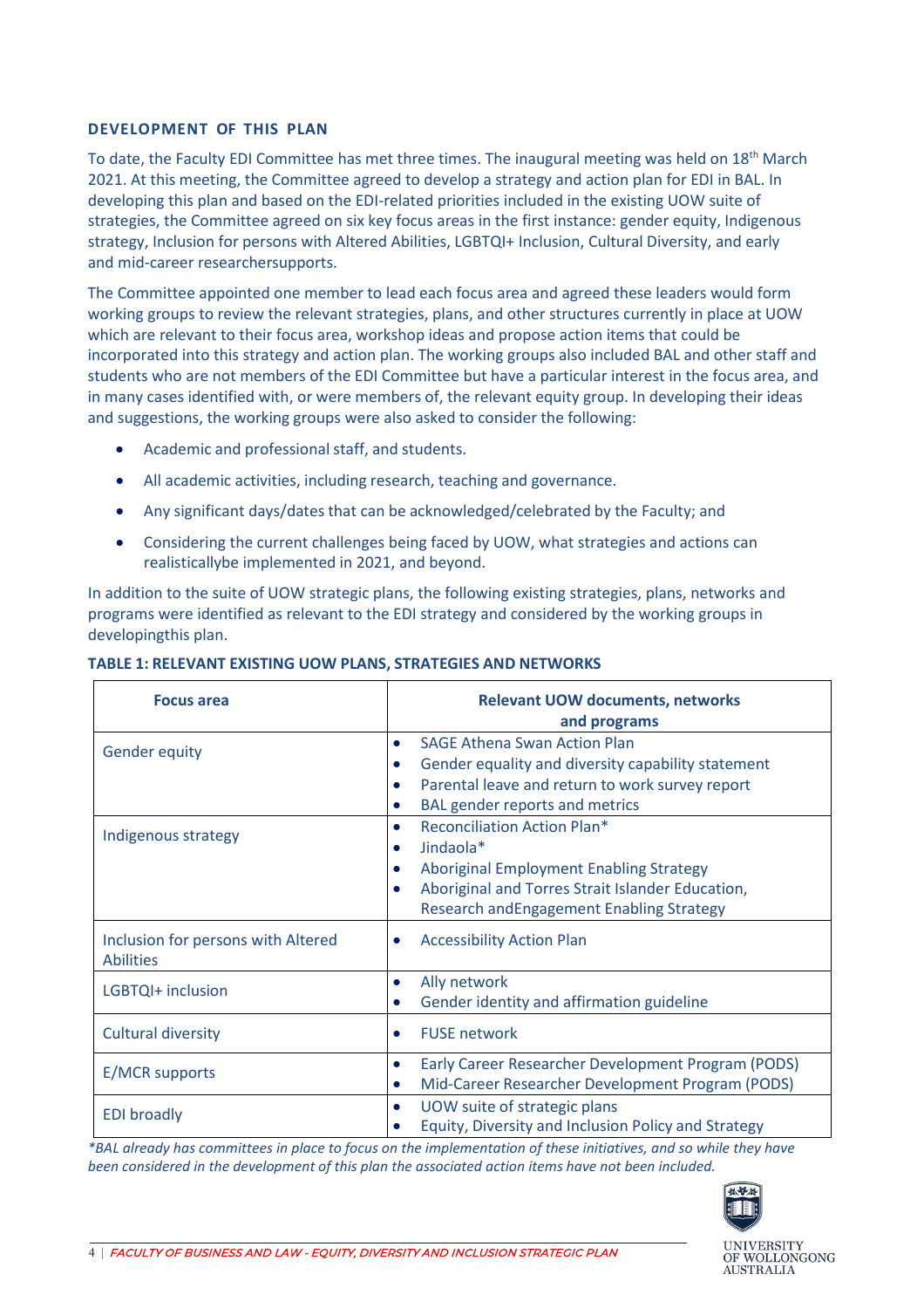The focus area leaders reported back to the Faculty EDI Committee at its second meeting held on 13<sup>th</sup> May 2021. The content of the working group reports has been consolidated into this draft strategy and action plan.This draft strategy and action plan was reviewed and endorsed by the Faculty EDI Committee at its third meeting held on 22<sup>nd</sup> July 2021.

Once this strategy and action plan has been reviewed and endorsed by the Faculty Executive, two additionalcolumns will be added to the action item tables. A "responsibilities" column will indicate which individual/sfrom the EDI Committee is responsible for each action item, and a "status" column will be updated regularly to enable tracking of progress towards completion of action items.

#### <span id="page-4-0"></span>**PURPOSE, OBJECTIVES AND MEASURES**

#### **PURPOSE**

Considering that the EDI portfolio is still relatively new to BAL, in the first instance, the purpose of this plan is to identify and support the EDI-related initiatives currently in place at UOW. Future iterations of this plan are likely to include new initiatives that may not currently exist at UOW but have been identified as strategically important for BAL.

#### **OBJECTIVES**

The plan seeks to work towards the achievement of the following strategic objectives:

- 1. Promote a culture that values equity, diversity, and inclusion as central to who we areand what we do.
- 2. Ensure all staff understand what the principles of equity, diversity and inclusion mean and how thistranslates to their actions and behaviours at work.
- 3. Ensure a truly inclusive workplace, where all staff and students feel:
	- o A sense of belonging
	- o Respected
	- o Empowered; and
	- o That they have a fair chance of progressing their careers.
- 4. Ensure staff and students feel that diversity of opinions and views is valued and bring theirwhole selves to work.
- 5. Ensure the principles of equity, diversity and inclusion are considered in all decisions made, and thatthis is transparent and communicated to all staff; and
- 6. Ensure that principles of equity, diversity and inclusion and are embedded in our teaching andresearch practices.

Action items supporting these objectives have been developed both at a general level and based on each of the six focus areas. They are split into short-term actions (those that can commence implementation in thenext 18 months) and longer-term actions (those that could be implemented when more resources become available or in future iterations of the BAL EDI strategy and action plan).

#### **MEASURES**

Action items will be measured according to whether they are completed within the nominated timeframe. Objectives will be measured via annual surveys of staff and students. The measures that will be used and theplan for data collection will be developed as part of the initial action items associated with this plan. Targets will also be established after the initial benchmark data on the objectives has been collected.

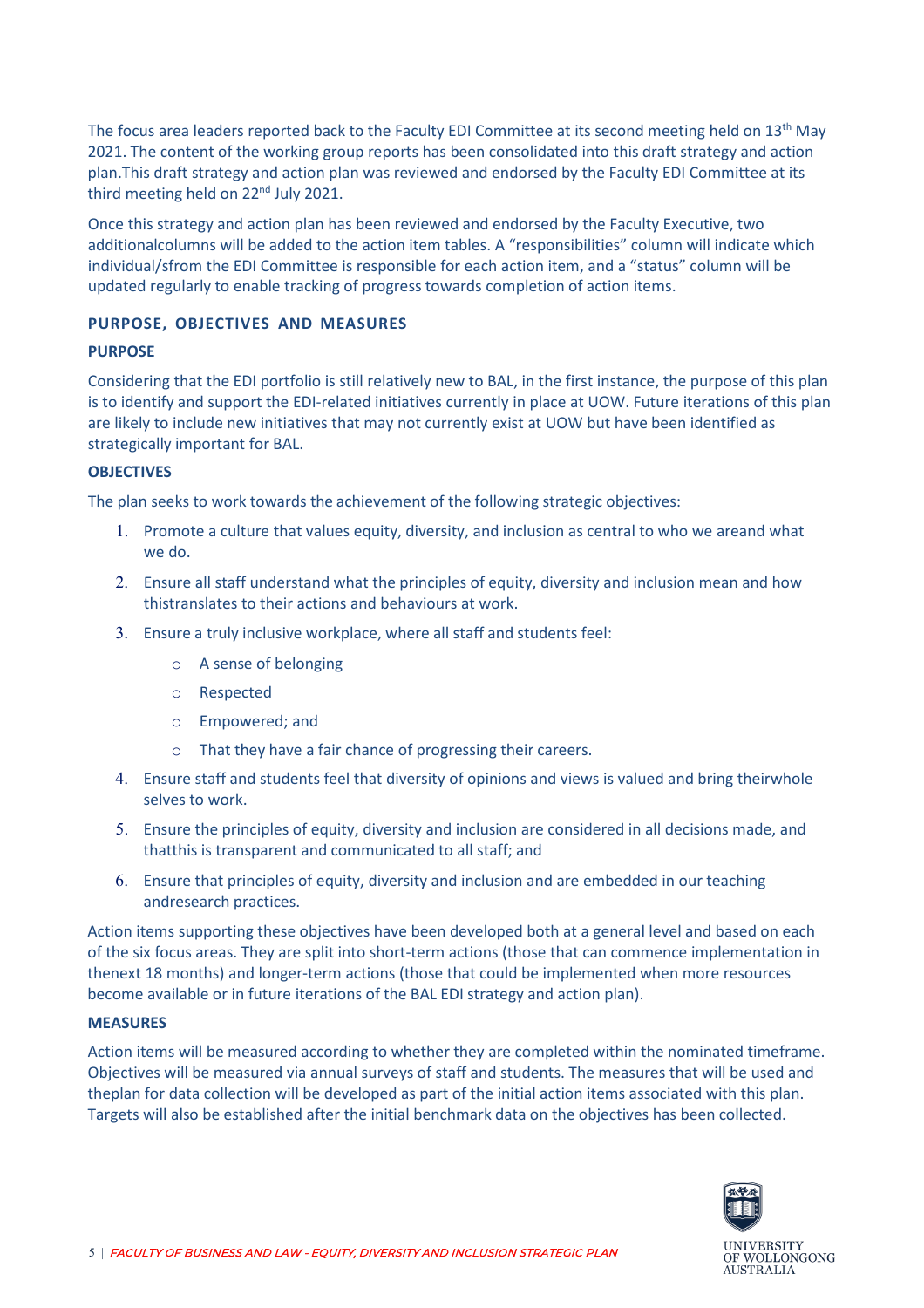#### <span id="page-5-0"></span>**EDI WORKING GROUPS**

#### **Working group members – Gender Equity**

Nicole Reilly Rabindra Nepal Cath Campbell

#### **Working group members – Indigenous**

Anna Farmery -lead Jade Kennedy -Indigenous Lecturer and Knowledge Holder Marlene Longbottom Reetu Verma Taryn McDonnell Christina Roberts -Aboriginal Employment Strategy Officer

#### **Working group members – Inclusion for persons with Altered Abilities**

Rebecca Lachlan Rob Gordon Sue Mathews Paul Ochuko

#### **Working group members - LGBQTI+**

Melanie Randle Michael Grainger-Sydney Business School Andy Schmulow-School of Law Alfredo Paloyo –School of Business

#### **Working group members - Cultural and Ethnic Diversity**

Nadia Zainuddin Alfredo Paloyo Luis Gómez Romero Sean Lu

#### **Working group members - (E/MCA)**

Jenny Wang Victoria Colvin Sarah Ailwood Rabindra Nepal

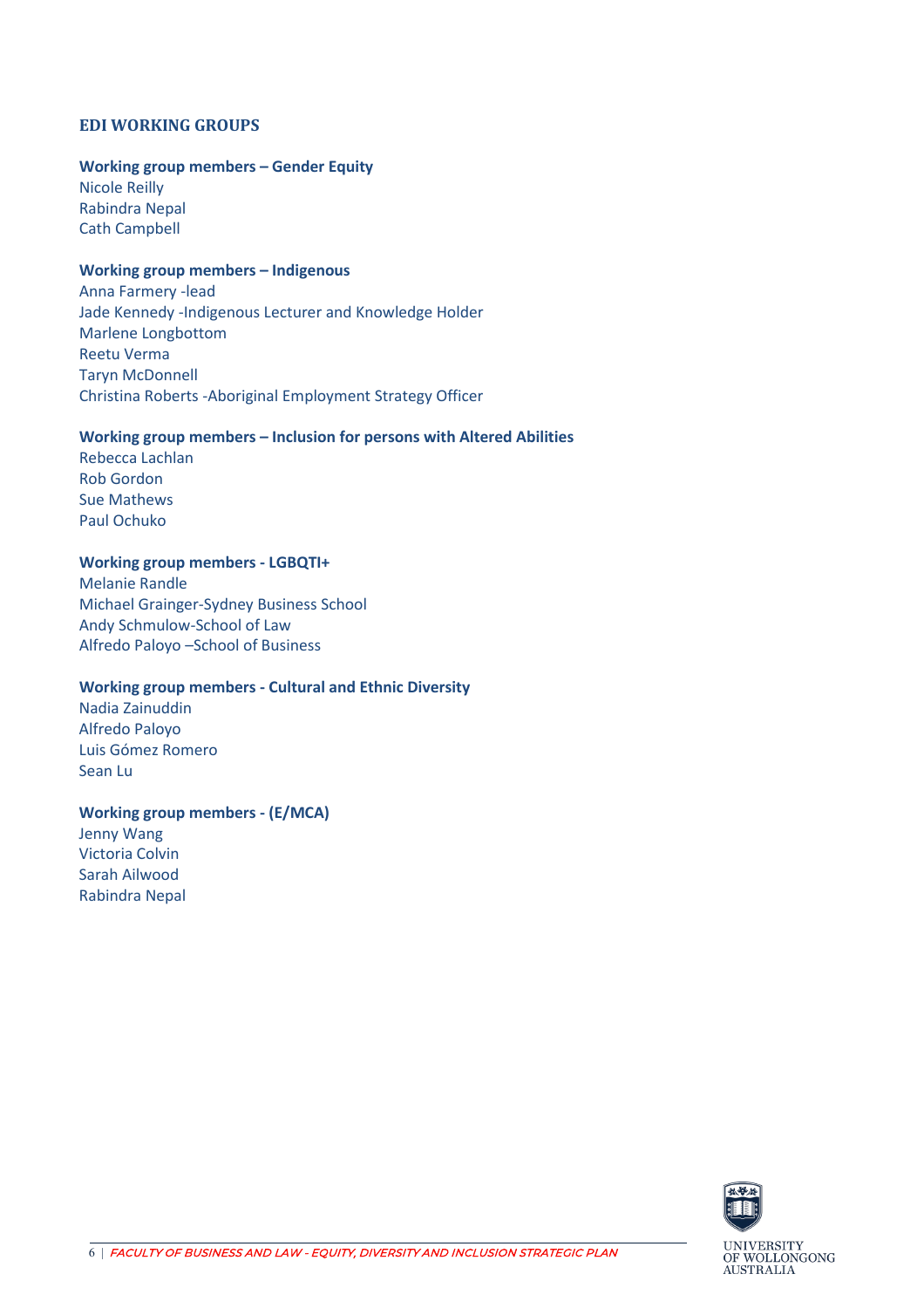#### <span id="page-6-0"></span>**GENERAL INITIATIVES**

| <b>Actions</b>                                                                                                                                                                                                                                                | <b>Timeline</b> |
|---------------------------------------------------------------------------------------------------------------------------------------------------------------------------------------------------------------------------------------------------------------|-----------------|
| Develop a Faculty EDI webpage that includes:                                                                                                                                                                                                                  | Dec 2021        |
| Main page<br>$\rightarrow$ Summary of BAL's EDI philosophy and link to strategy and<br>action plan<br>$\rightarrow$ Faculty ED Committee membership and link to EDI Committee                                                                                 |                 |
| terms of reference<br>$\rightarrow$ Key statistics related to the EDI staff and student profile in BAL<br>$\rightarrow$ List of staff with expertise and who conduct research to EDI<br>broadly                                                               |                 |
| $\rightarrow$ Links to sub-pages for each of the focus areas<br>$\rightarrow$ Links to other relevant UOW documents and action plans<br>Focus area sub-pages                                                                                                  |                 |
| $\rightarrow$ Key BAL initiatives related to the focus area<br>$\rightarrow$ List of staff who conduct research in the focus area, and links to<br>relevant publications<br>$\rightarrow$ Contact details for key UOW areas staff related to the focus area   |                 |
| $\rightarrow$ Links to other UOW documents and action plans relevant<br>to thatfocus area                                                                                                                                                                     |                 |
| Develop diversity guidelines for Faculty panel and committee<br>memberships                                                                                                                                                                                   | Dec 2021        |
| Promote inclusive teaching practices by developing resources on EDI that<br>can be used by all lecturers in week one lectures (along with<br>Acknowledgement of Country)                                                                                      | Ongoing         |
| Collate a list of all significant dates and events for each focus area and<br>promote these to BAL staff and students                                                                                                                                         | Oct 2021        |
| Establish a quarterly EDI e-newsletter that includes updates on the<br>progress of key initiatives, seminars/lectures related to EDI topics, new<br>publications related to the EDI focus areas and key dates and events that<br>can be promoted to all staff | Ongoing         |
| Establish and promote clear processes for raising issues related to EDI in<br>BAL prior to escalating to the Human Resources Division                                                                                                                         | Ongoing         |
| Establish safe spaces where staff and students can discuss EDI-related<br>matters or raise issues in a confidential and supportive manner (similar<br>tothe Women in Business and Law network and the ECR network)                                            | Ongoing         |
| Provide a mechanism by which EDI-related matters can be anonymously<br>raised with the AD(EDI) (e.g. link to an anonymous survey)                                                                                                                             | Dec 2021        |
| Identify what key EDI metrics the Faculty would like to track and monitor<br>on a regular basis                                                                                                                                                               | Ongoing         |

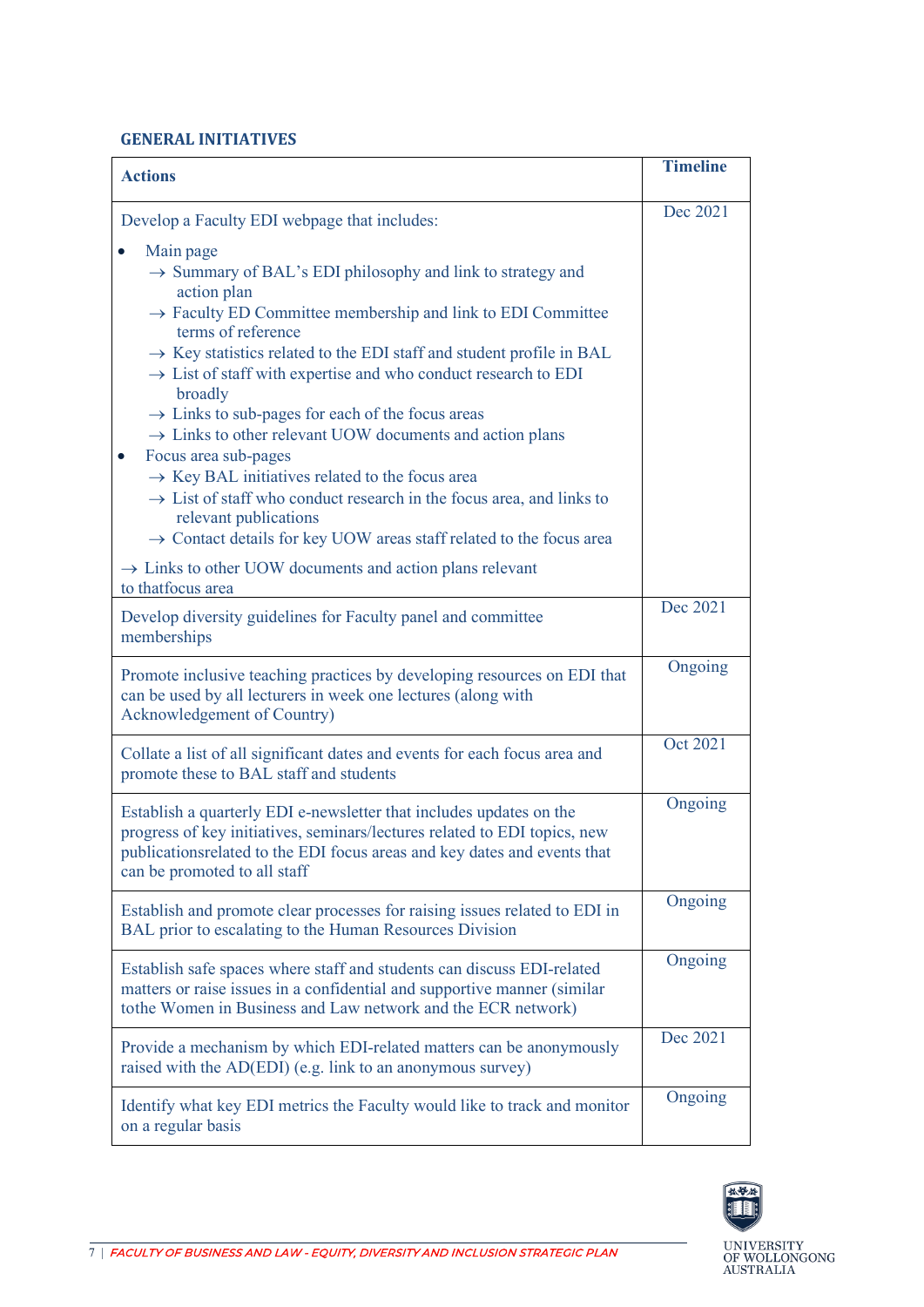| Develop and implement a mechanism to measure these metrics on a<br>regular basis, and report the results to the Faculty Executive and staff more<br>broadly                    | Ongoing |
|--------------------------------------------------------------------------------------------------------------------------------------------------------------------------------|---------|
| Develop, deliver and promote attendance at EDI related workshops for<br>all staff                                                                                              | Ongoing |
| Encourage staff to interact and collaborate more with student societies to<br>improve engagement between diverse student groups and staff                                      | Ongoing |
| Encourage staff to consider embedding the range of EDI issues into<br>curriculum, e.g. diversity of guest speakers, assessment topics,<br>discussion questions, exam questions | Ongoing |

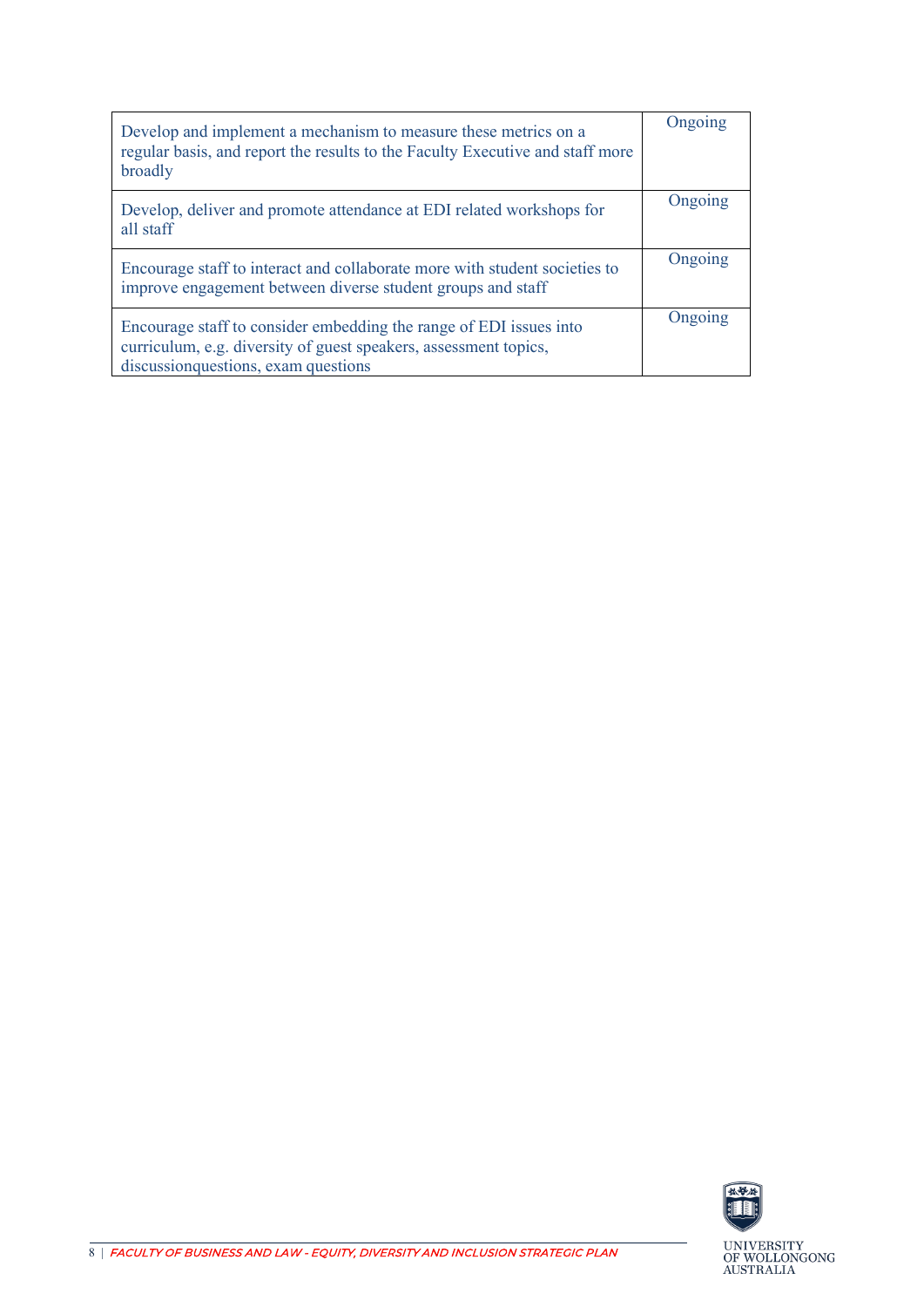## <span id="page-8-0"></span>**FOCUS AREA 1: GENDER EQUITY**

| <b>Action</b>                                                                                                                                                                                                                                | <b>Timing</b>    |
|----------------------------------------------------------------------------------------------------------------------------------------------------------------------------------------------------------------------------------------------|------------------|
| Achieve greater gender balance at senior levels within the Faculty, by<br>identifying female academic and professional services staff who are at or<br>are approaching the top of their level and develop plans for<br>promotion/progression | Ongoing          |
| Consult with Faculty leadership and Heads of School regarding ways the<br>CDI process could be better aligned with performance frameworks and<br>progression/promotion criteria                                                              | <b>July 2022</b> |
| Establish a mentoring program for professional staff development                                                                                                                                                                             | <b>Jul 2022</b>  |
| Promote the use of a pre-parental leave checklist, and invite all staff<br>taking parental leave to meet with the AD(EDI) to discuss their return to<br>work (including options for the return-to-work grant)                                | Ongoing          |
| Remind all staff about the range of leave entitlements, particularly those<br>available for Carers                                                                                                                                           | Ongoing          |
| Explore options for offering targeted staff development programs<br>facilitated by external consultants (e.g. I Think Well, Parents at Work)                                                                                                 | 2023             |
| Develop Faculty culture to support flexible work as the norm for all staff                                                                                                                                                                   | Ongoing          |
| When recruitment commences again, targeted recruitment of female<br>academics to disciplines and areas where there is currently an<br>underrepresentation of female staff                                                                    | Ongoing          |

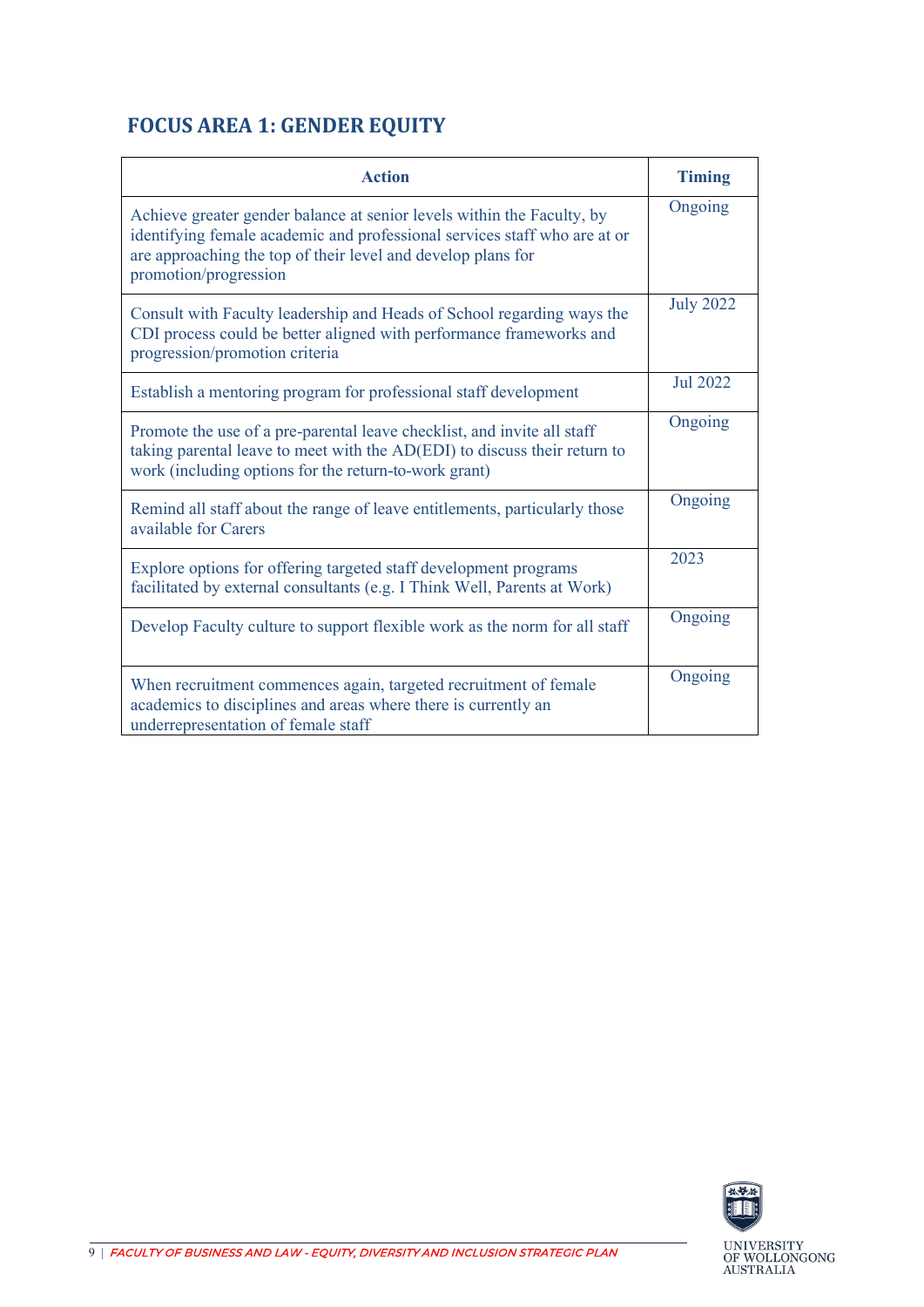### <span id="page-9-0"></span>FOCUS AREA 2: INDIGENOUS STRATEGY

| <b>Action</b>                                                                                                                                                                                         | <b>Timing</b> |
|-------------------------------------------------------------------------------------------------------------------------------------------------------------------------------------------------------|---------------|
| Work closely with the Director of Indigenous Strategy and RAP<br>Implementation Manager to ensure BAL strategies and actions<br>areculturally appropriate and align with UOW's Indigenous<br>Strategy | Ongoing       |
| Explore opportunities to provide Aboriginal cultural awareness training<br>to all staff and promote opportunities when available                                                                      | Ongoing       |
| Ensure BAL submits at least one nomination for the VC's<br>Reconciliation Award each year                                                                                                             | Ongoing       |
| Explore options to have more local Indigenous artwork displayed in<br><b>BALbuildings</b>                                                                                                             | Jul 2022      |

| Targeted recruitment of Aboriginal staff to academic roles in the<br>Schoolof Business and the School of Law (when recruitment resumes) | 2023    |
|-----------------------------------------------------------------------------------------------------------------------------------------|---------|
| Identify opportunities for internships for Indigenous BAL students                                                                      | Ongoing |
| Identify opportunities for scholarships and sponsorships for<br>Indigenous BAL students                                                 | Ongoing |
| Review Faculty student awards and identify opportunities for<br>additionalawards for Indigenous students                                | 2023    |

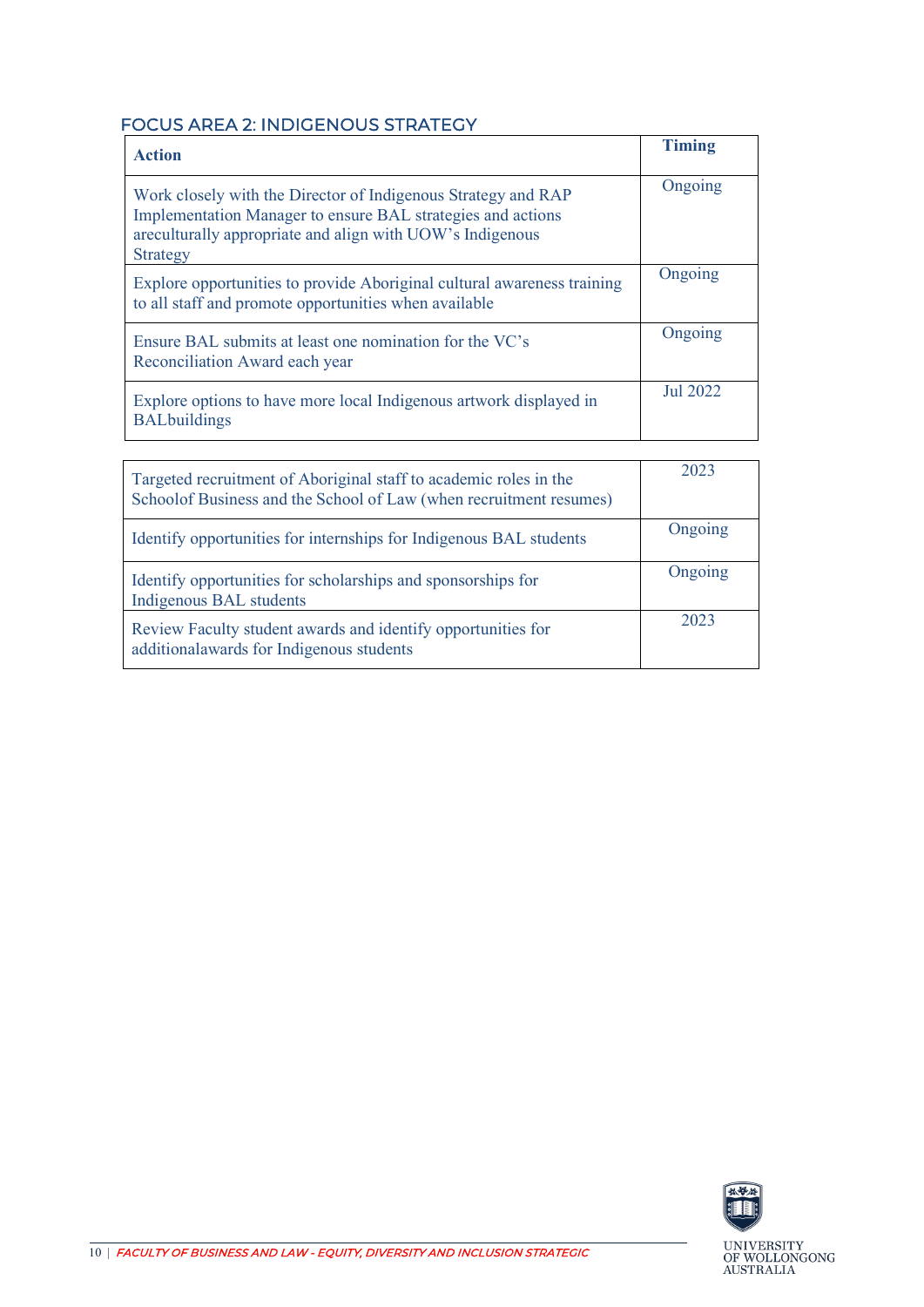### <span id="page-10-0"></span>FOCUS AREA 3: INCLUSION OF PERSONS WITH ALTERED ABILITIES

| <b>Action</b>                                                                                                                                                                                                                                                                                                                                                                                                                  | <b>Timing</b>    |
|--------------------------------------------------------------------------------------------------------------------------------------------------------------------------------------------------------------------------------------------------------------------------------------------------------------------------------------------------------------------------------------------------------------------------------|------------------|
| Explore opportunities to improve the Faculty webpages using the<br>principles of universal design and enhance the digital<br>accessibility                                                                                                                                                                                                                                                                                     | <b>July 2022</b> |
| Provide relevant resources (sourced through UOW HR services and<br>through Athena Swan) to help staff understand the use of inclusive<br>language and use the principles of universal design in documentation and<br>communications with students (e.g. subject outlines, lecture slides and<br>recordings) to enhance the digital accessibility                                                                               | Ongoing          |
| Collaborate with UOW central HR services to identify opportunities and<br>facilitate workplace adjustments that may require changes to a work<br>process, practice, procedure or environment that enables staff with<br>altered abilities to perform their job in the most effective way (e.g.,<br>adjustments to communication styles, workstation accommodation,<br>flexible working hours, ergonomic equipment, job design) | Ongoing          |
| Liaise with the Human Resources Division regarding plans to develop the<br>next iteration of the Accessibility Action Plan, and request that BAL have<br>a representative on that committee                                                                                                                                                                                                                                    | Dec 2021         |
| Develop a new definition of "disability" that will be adopted by BAL and<br>used on the Faculty EDI website                                                                                                                                                                                                                                                                                                                    | Dec 2021         |
| Liaise with the Human Resources Division about the possibility of<br>having aconsolidated and comprehensive website (and app if<br>appropriate) that provides all information related to accessibility for<br>UOW (e.g. accessible parking, liftlocations, accessible toilets, etc.)                                                                                                                                           | 2023             |

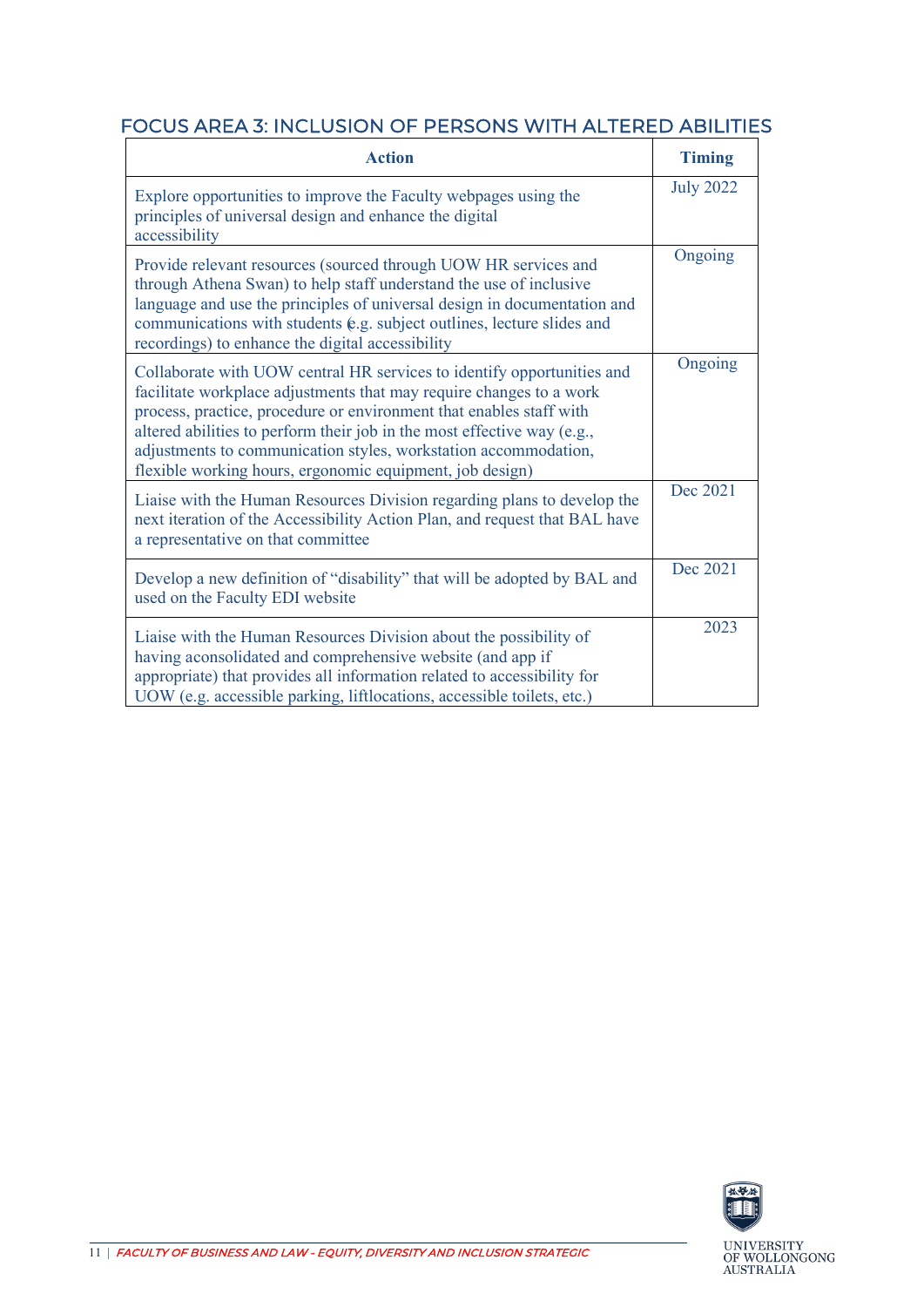## <span id="page-11-0"></span>FOCUS AREA 4: GENDER, SEX AND SEXUALITY DIVERSITY

| <b>Action</b>                                                                                                              | <b>Timing</b> |
|----------------------------------------------------------------------------------------------------------------------------|---------------|
| Increase the number of Allies in BAL by encouraging all staff to<br>undertakethe 15-minute Ally training and become Allies | Ongoing       |
| Encourage all Allies to display the Ally poster on their office door or<br>workstation                                     | Ongoing       |
| Encourage all staff to attend the annual half-day online Ally training<br>workshop                                         | Annually      |
| Encourage Allies to wear their Ally badges when interacting with media<br>or external stakeholders                         | Ongoing       |

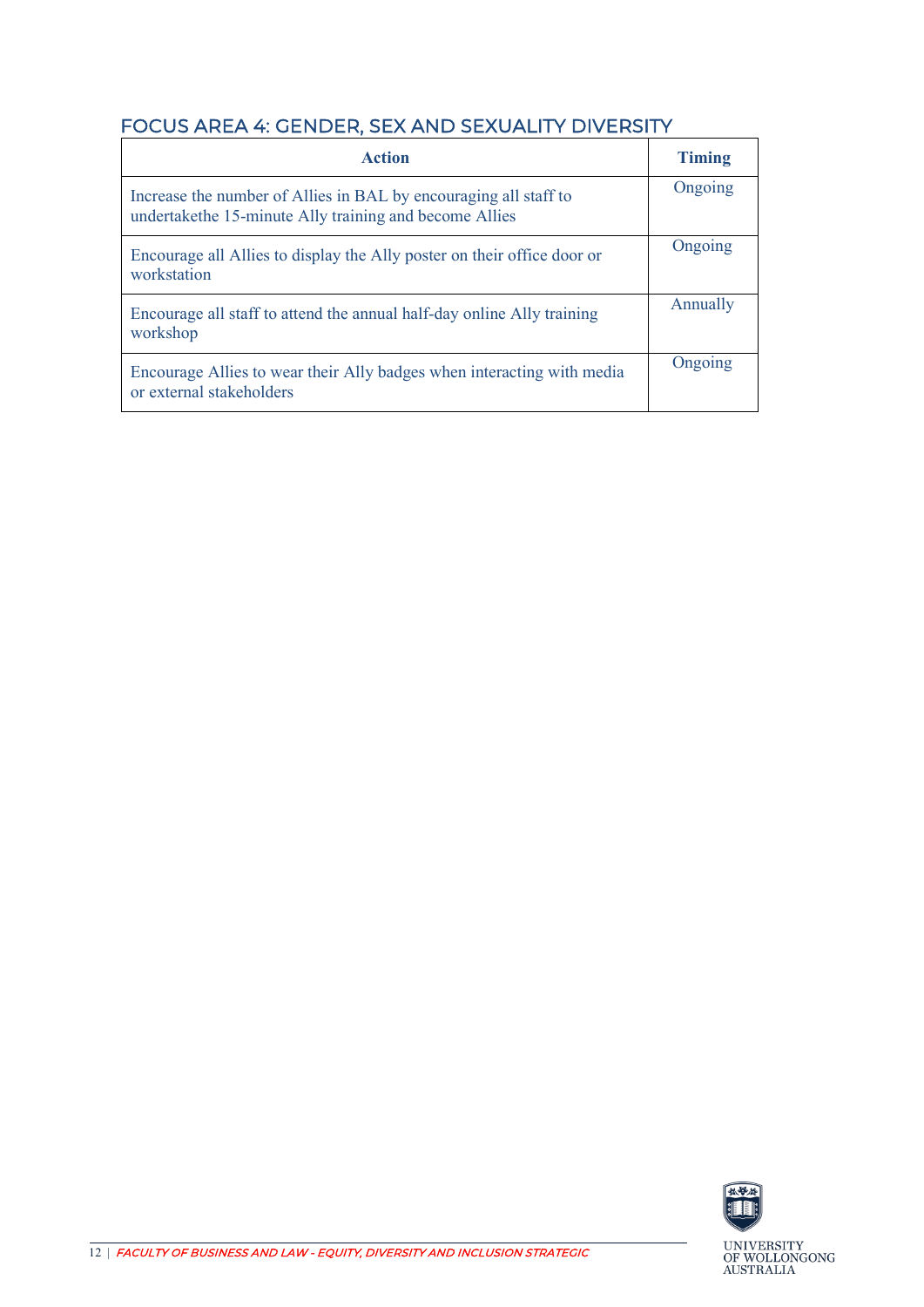## <span id="page-12-0"></span>FOCUS AREA 5: CULTURAL DIVERSITY

| <b>Action</b>                                                                                                                                                                                                                  | <b>Timing</b>    |
|--------------------------------------------------------------------------------------------------------------------------------------------------------------------------------------------------------------------------------|------------------|
| Liaise with the UOW Scholars Advisory Group regarding the possibility<br>of having audio files of names pronunciation or including phonetic<br>spelling of names and gender pronouns next to names on UOW Scholars<br>webpages | Dec 2021         |
| Liaise with the Human Resources Division regarding the possibility of<br>having audio files of names pronunciation or including phonetic spelling<br>of names and gender pronouns next tonames on the UOW staff directory      | <b>July 2022</b> |
| Emphasise the importance of pronouncing names correctly, including<br>checking with the individual themselves if they are unsure                                                                                               | Ongoing          |
| Encourage greater collaboration between Wollongong-based staff and<br>staff at non-Wollongong locations, including South West Sydney,<br>SydneyCBD, regional campuses and offshore campuses                                    | Ongoing          |

| Ensure catering of Faculty events consider dietary requirements based<br>on cultural or religious affiliations                                                                                                                           | Ongoing |
|------------------------------------------------------------------------------------------------------------------------------------------------------------------------------------------------------------------------------------------|---------|
| Implement training workshops for staff teaching in offshore campuses or<br>involved with QA work for offshore campuses to help them understand<br>cultural differences and better engage with offshore students and<br>colleagues        | 2023    |
| Provide financial and other supports to facilitate greater collaboration<br>between Wollongong-based staff and staff at non-Wollongong<br>locations, including South West Sydney, Sydney CBD, regional<br>campuses and offshore campuses | 2023    |